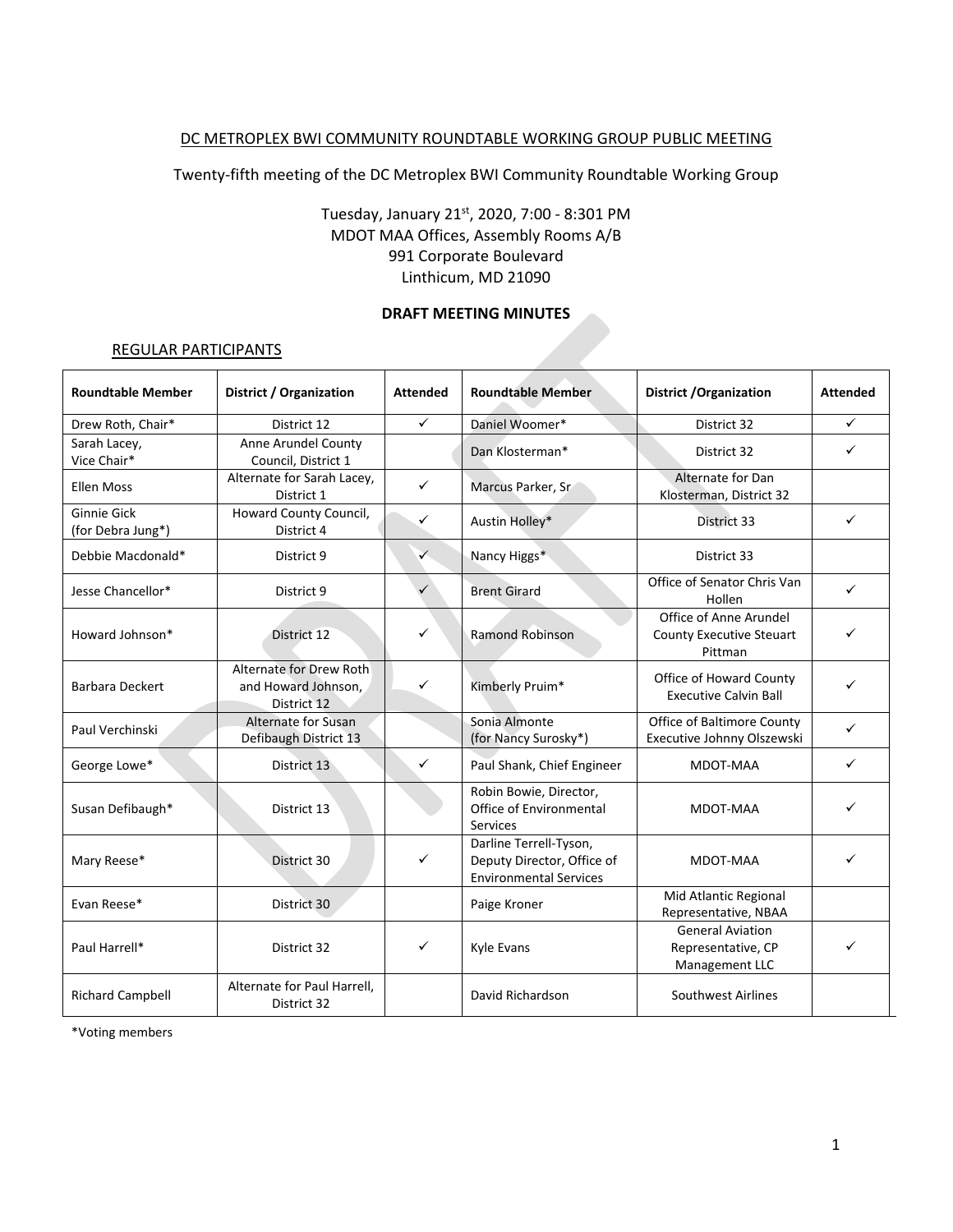### ADDITIONAL PARTICIPANTS

Maryland Department of Transportation (MDOT) Maryland Aviation Administration (MAA) Trey Hanna, Assistant for Legislative and Special Projects Karen Harrell, Noise Section Roberta Walker, Administrative Assistant Bruce Rineer, Manager Noise Section

Contractor Support Adam Scholten, HMMH Sarah Yenson, HMMH Royce Bassarab, HNTB A.J. Durham, Straughan Environmental

#### MEETING MATERIALS

Participants received the following materials in advance:

- Meeting Agenda for January 21, 2020
- Draft DC Metroplex BWI Community Roundtable Annual Report 2019

Handouts at the meeting:

- Meeting Agenda for January 21, 2020
- Draft Meeting Minutes V1 from November 19, 2019
- Draft DC Metroplex BWI Community Roundtable Annual Report 2019

Presentations at the meeting:

- Meeting Agenda for January 21, 2020
- Draft Meeting Minutes V1 from November 19, 2019
- Draft DC Metroplex BWI Community Roundtable Annual Report 2019

### **1. WELCOME AND INTRODUCTIONS**

### *Introduction & Member Roll Call*

Mr. Drew Roth (Chair) opened the meeting at 7:05 pm and welcomed attendees. Mr. Roth stated that tonight's meeting has a short agenda, with the focus of that being the annual report.

Mr. Roth performed the member roll call. Roundtable members introduced themselves and stated the district or office they represent.

### *Review and Approve Meeting Agenda*

Mr. Roth asked if there were any changes to the meeting agenda. Mr. Jesse Chancellor proposed a discussion and vote for a resolution to support legislation submitted by Senator Clarence Lam for health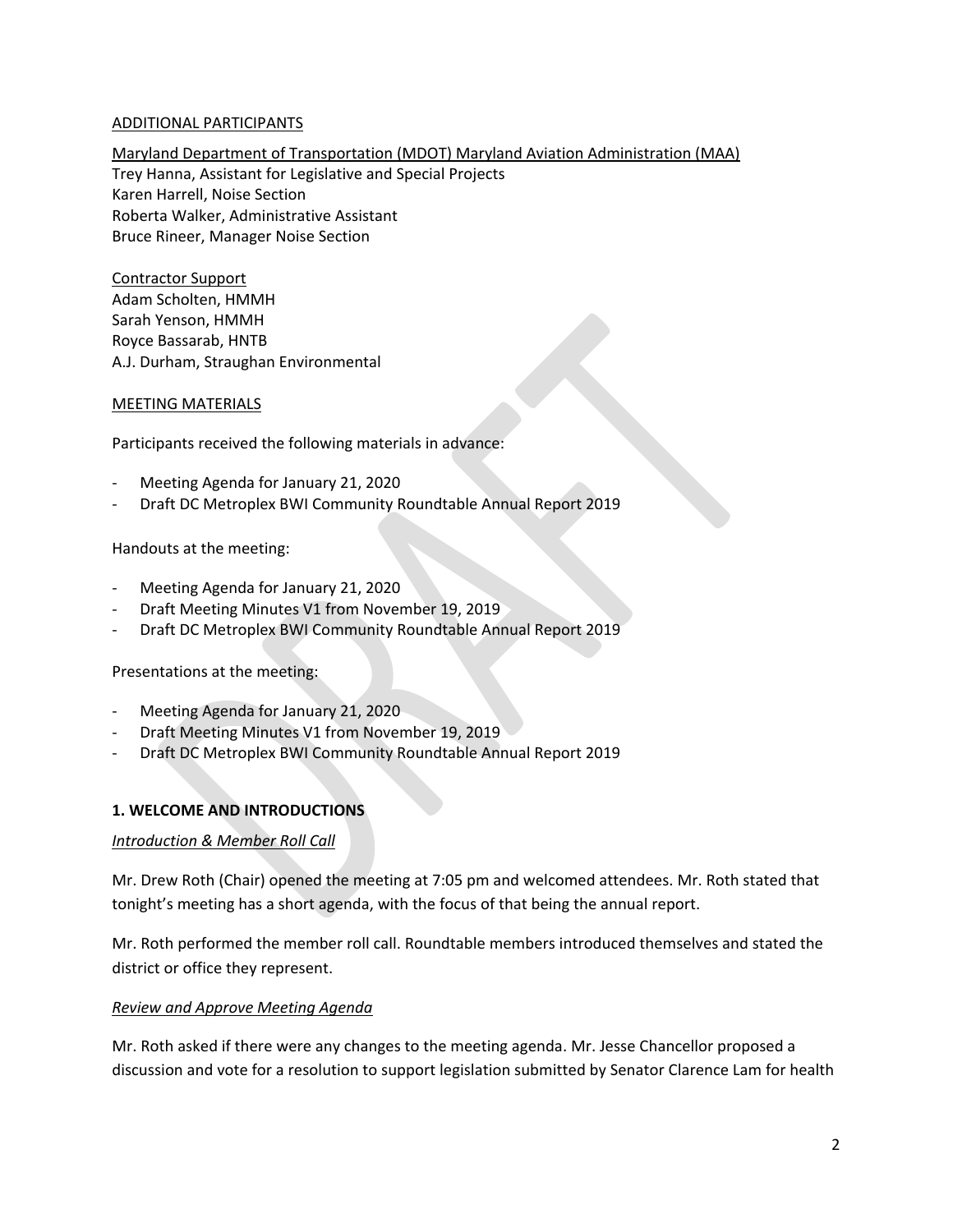studies around the effects of noise at BWI Marshall. Ms. Mary Reese seconded the amendment. All were in favor.

Mr. Roth asked if there was a motion to approve the amended agenda. Mr. Paul Harrel moved to approve the agenda. Mr. Dan Klosterman seconded. All in favor. Tonight's meeting agenda was approved.

### *Review and Approve Meeting Minutes from November 19, 2019 Meeting*

Mr. Roth asked Roundtable members if they had any changes or issues concerning minutes from the November 19, 2019 meeting. Mr. Klosterman moved to approve the November 19, 2019 meeting minutes. Mr. Harrell seconded. All were in favor. The November 19, 2019 meeting minutes were approved.

## **2. ROUNDTABLE CHAIR COMMENTS**

Mr. Roth reviewed progress since the last Roundtable meeting. Mr. Roth noted he participated in two monthly calls: one with the FAA and one with the MDOT MAA. Mr. Roth spoke with Ms. Jennifer Solomon, the Eastern Regional Administrator of the FAA, who stated the Performance Based Navigation (PBN) Group has begun its review of the Roundtable's proposals but was unable to give any status or schedule update other than it being under review. Mr. Roth stated he checked in with Ms. Solomon again prior to the meeting and there was still no update. Mr. Roth proposed inviting the FAA and Mr. Ricky Smith, the Executive Director of the MDOT MAA, to attend the Roundtable meeting when the status and timeline of the PBN Group's review is known. Mr. Roth will send an email out with an update in February.

Mr. Roth reminded everyone that his one-year term as Roundtable Chair would be up in April and they need to plan for elections for the Roundtable chair and vice chair in April of 2020. Mr. Roth stated his willingness to serve as the Roundtable Chair for another term.

Mr. Roth explained that the purpose of the meeting tonight is for the Roundtable to review and approve the 2019 annual report, to be submitted by January 30<sup>th</sup>. Mr. Roth reduced the size of the document and did not include an agenda for future Roundtable work; the outlook will depend on FAA's review of the Roundtable's proposals. If FAA resists the proposals, the agenda would be to pressure the FAA regarding acceptance of the proposals. If FAA accepts the proposals, then the agenda would be to move on to explore other potential actions. Mr. Roth explained he intends to write an interim report and send it out at the time of the Roundtable elections. The interim report will include a status update on the Roundtable and direction for the future with input from everyone. He noted therefore, the annual report is not the final document of the year on Roundtable status or plans for future accomplishments.

## **3. COMMUNICATIONS COMMITTEE UPDATE**

Ms. Barbara Deckert reported that the Communications Committee had gotten three pieces of coverage in local press since the November meeting: two in the *Baltimore Sun* and one on *Patch.com*. Ms. Reese stated that she spoke with the Annapolis City Council to brief their environmental subcommittee and to ask for a resolution to support Senator Lam's legislation for the environmental studies. She explained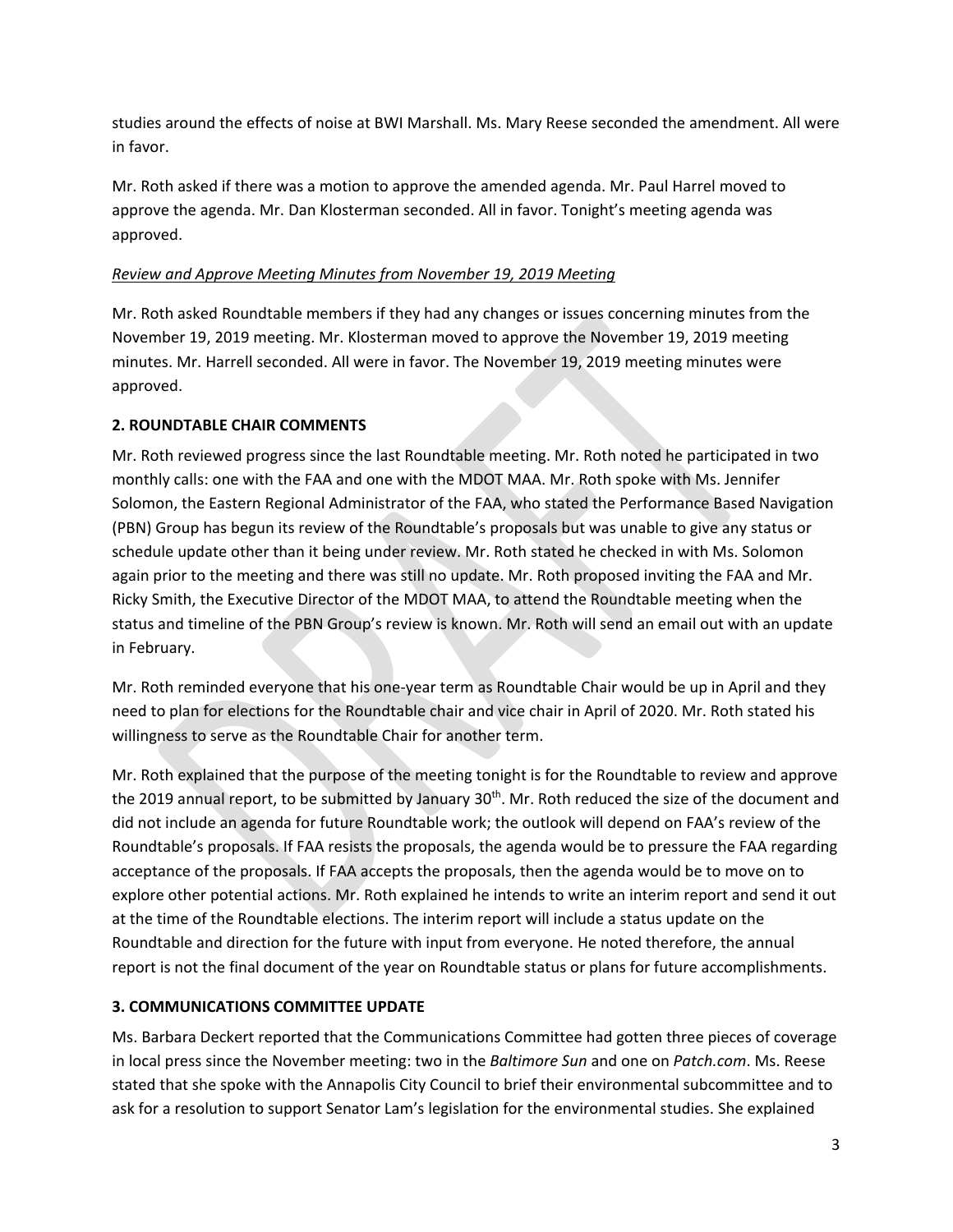the City Council agreed to write the resolution and will vote on it in the next week and the resolution may not be finalized and voted on before the actual legislation is brought up for a vote in the State legislature.

### **4. LEGISLATIVE COMMITTEE UPDATE**

Mr. Howard Johnson stated that the Legislative Committee had no new news other than Senator Lam's upcoming bill. Mr. Roth stated that he was contacted by Senator Lam's office and invited to testify; Mr. Roth plans to testify and tell the State elected officials about the Roundtable's motion to support Senator Lam's bill. Mr. Roth asked Mr. Chancellor to introduce the motion of support Senate Bill 184. Mr. Chancellor motioned that the Roundtable formally endorse Senate Bill 184, introduced by Senator Lam to study the health effects of air traffic noise related to NextGen at BWI, and to authorize the chair to compose and send a letter to the entire delegation. Ms. Reese seconded the motion. The Roundtable voted and unanimously passed the motion.

### **5. TECHNICAL COMMITTEE PROPOSAL UPDATE**

Mr. Roth asked Mr. Paul Shank of the MDOT MAA if, in addition to the update Mr. Roth had already provided, he knew any additional information on the status of the proposal in review with FAA's PBN Group. Mr. Shank stated that he did not.

Mr. Roth stated that he had some technical questions from members of the community to ask.

Mr. Roth stated the first question was to clarify the flight procedure TERPZ7, as presented in FAA's IFP Gateway. Mr. Roth indicated that MDOT MAA sends the analysis of each potential change shown on the IFP Gateway, and that the Roundtable appreciates Ms. Robin Bowie and the MDOT MAA undertaking these efforts. Mr. Scholten believed TERPZ7 to be part of changes FAA was making to airspace, but far away from BWI Marshall at altitudes over 18,000 feet. Mr. Roth confirmed that TERPZ was a waypoint, and Mr. Scholten concurred and explained that a waypoint and a number means the procedure for the waypoint; procedures are numbered 1 through 9.

Mr. Roth asked if the existence of TERPZ 6 and TERPZ 7 did not imply relocation of the waypoint. Mr. Scholten agreed and stated that a change to the number means the procedure that includes and is named for the TERPZ waypoint was updated in some way. Ms. Reese stated that a waypoint could be moved as part of a procedure. Mr. Scholten agreed but stated that he reviewed what FAA published as the proposed design of the procedure, which does not relocate TERPZ or other waypoints. Mr. Scholten noted the proposed design of the TERPZ7 eliminates some waypoints and shortens some en-route procedures.

Mr. Roth's stated his next question pertained to the lawsuit brought by the State of Maryland against FAA. The lawsuit has been in abeyance for some time and Mr. Roth asked what abeyance meant and about possible ramifications. Mr. Shank responded that he would prefer someone from the MDOT MAA legal department provide an answer to this. Ms. Bowie asked Mr. Roth to send her an email and she would get an answer from the MDOT MAA legal department.

### **6. ANNUAL REPORT**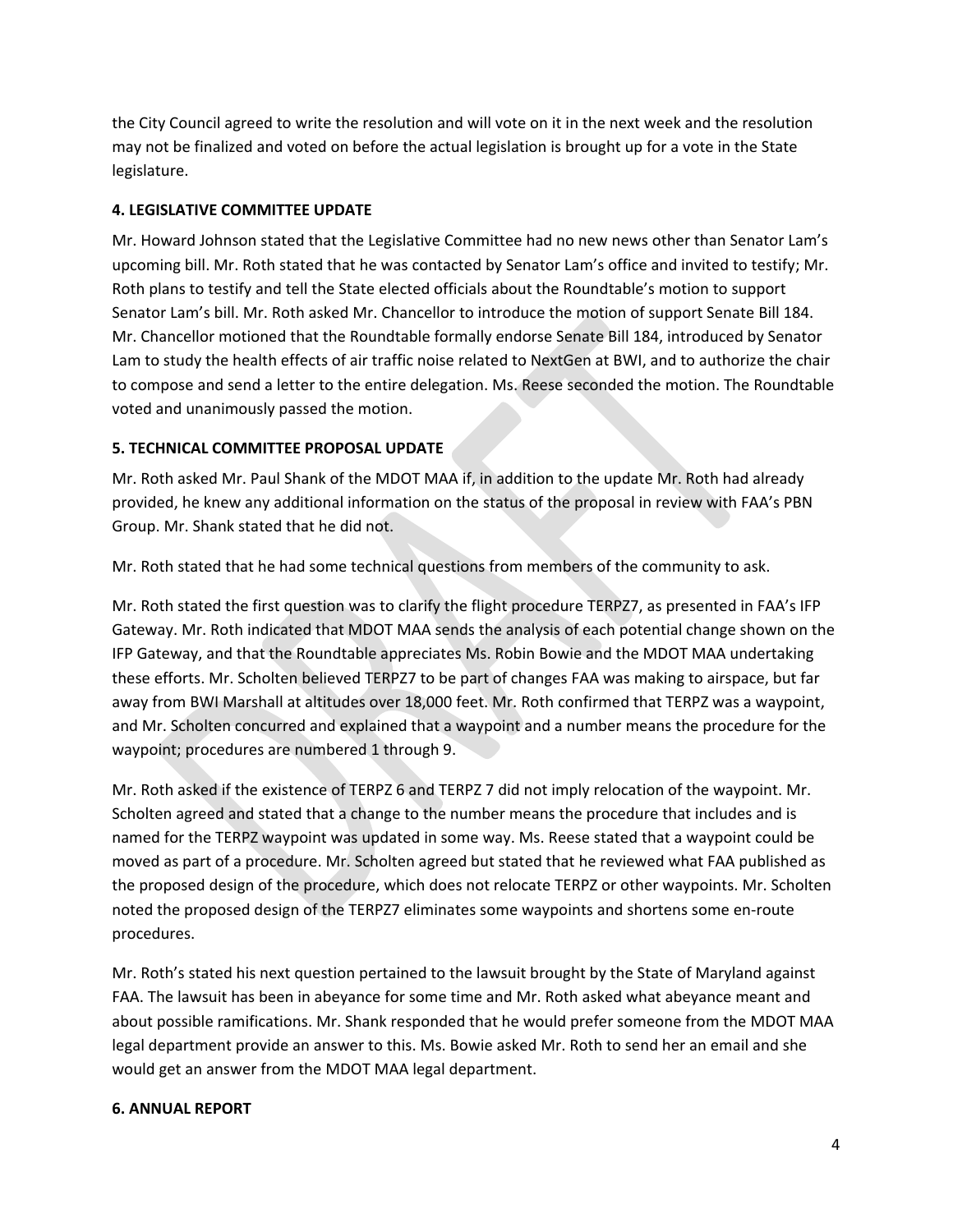#### *Discussion*

Mr. Roth moved to the Annual Report. He noted a draft was sent to Roundtable members a week prior to the meeting. Mr. Roth requested changes be proposed by motion and voted on by the Roundtable. Ms. Reese confirmed that Mr. Roth wanted all changes, no matter how small, be proposed by motion. A series of changes were proposed as motions and voted on by the Roundtable. During the meeting, Mr. Scholten edited the Annual Report based on the following approved motions and discussion:

**Motion 1:** Ms. Reese noted the introduction in the Annual Report did not include all the topics that had been worked by the Roundtable over the last year or contained within the report. She motioned that the last sentence in the introduction be revised to reflect the following:

*"This report includes the following topics: History, Beginning Status 2019, Roundtable Work During 2019, Technical Activities, Legislative Activities. Roundtable Work for 2019, Current Status, and Conclusion."*

Mr. Chancellor seconded the motion. All were in favor.

**Motion 2:** Ms. Reese motioned that the second sentence on the second page of the Annual Report, and globally, the report be revised to reflect removing a comma between the month and year of dates such as demonstrated in the following:

*"In January 2019 , the BWI Roundtable assessed the FAA's proposal for procedure changes at BWI Marshall from April 2018, and determined that the proposal, while offering some improvement on certain departure procedures, did not address many of the impacts caused by the implementation of the NextGen program in the DC Metroplex."*

Mr. Chancellor seconded the motion. All were in favor.

**Motion 3:** Ms. Reese motioned that the globally throughout the Annual Report the Roundtable should be referred to with the pronoun "it" instead of "they".

Mr. Klosterman seconded the motion. All were in favor.

**Motion 4:** Ms. Reese motioned that the globally throughout the Annual Report that any case where a pronoun was changed to "it" instead of "they", that the remainder of those sentences containing the pronoun be made grammatically correct.

Mr. Klosterman seconded the motion. All were in favor.

**Motion 5:** Ms. Reese motioned that the fourth paragraph on page three of the Annual Report be revised to reflect the following:

*"Senator Clarence Lam and Delegate Terri Hill, both of the Legislative District 12, have introduced a bill to have the University of Maryland, Baltimore work with the MDOT MAA to study the health effects of air traffic noise on communities near BWI Marshall."*

Ms. Kimberly Pruim seconded the motion. All were in favor.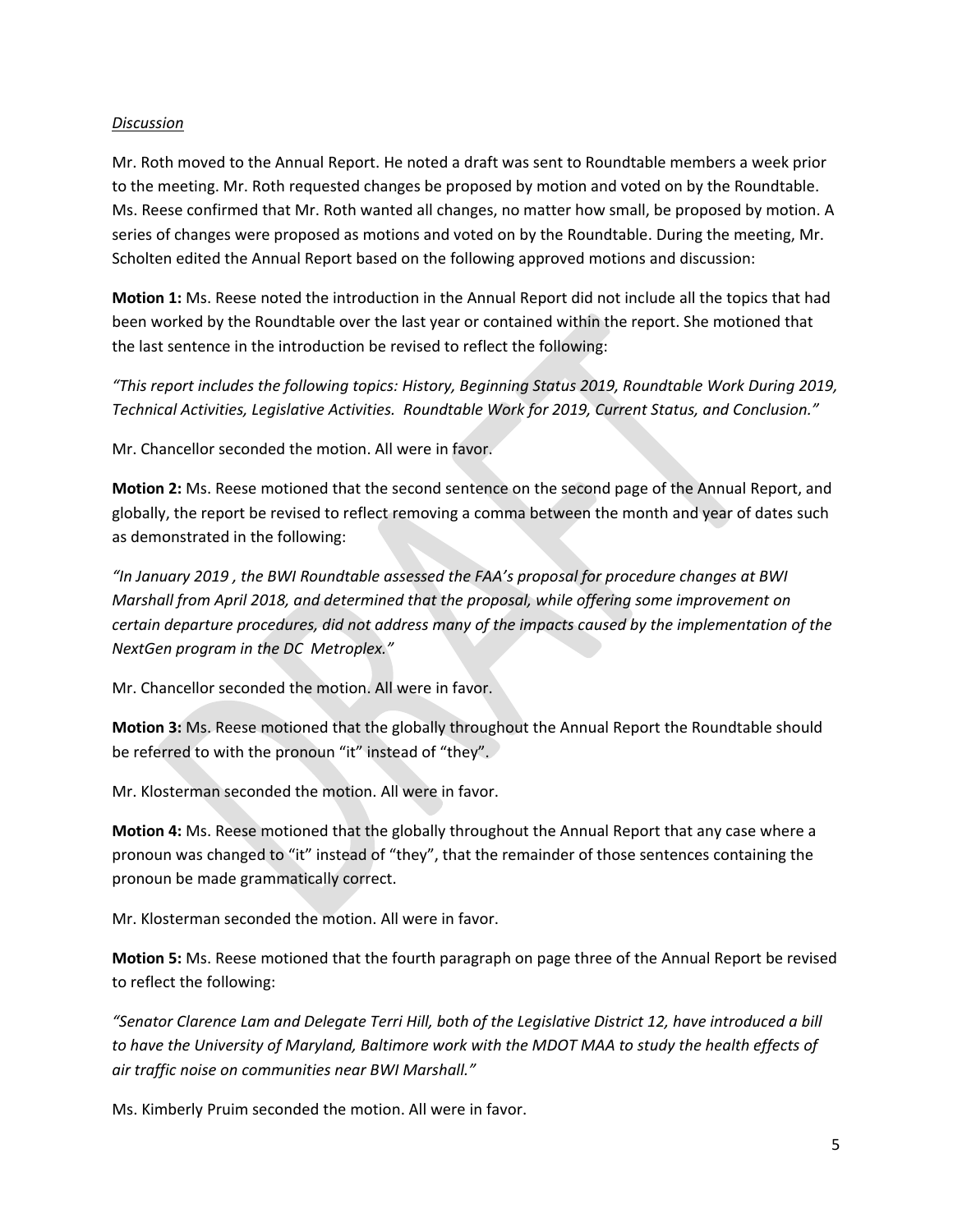**Motion 6:** Ms. Reese motioned that the first sentence on page four of the Annual Report be revised to reflect the following:

*"The Roundtable Chair will provide an interim report containing an assessment of this situation with proposed actions in April 2020, coincident with the next election of the Roundtable Leadership."*

Mr. Chancellor seconded the motion. All were in favor.

**Motion 7:** Ms. Reese motioned that all articles or documents referenced in the Annual Report include the date on which they were published or sent, the news outlet publishing the article or who a document was sent to, and who sent the article or document.

Mr. Chancellor seconded the motion. All were in favor.

**Motion 8:** Ms. Reese motioned that in the last sentence of the first paragraph under technical activities on the second page, that "air space" be revised to "airspace".

Mr. Chancellor seconded the motion. All were in favor.

**Motion 9:** Ms. Reese motioned that for any articles referenced in the Annual Report, that they include the name of the news outlet which published the article.

Mr. Klosterman seconded the motion. All were in favor.

**Motion 10:** Ms. Reese motioned to include an article in the Annual Report that was published on November 19<sup>th</sup> in the Capital Gazette with the headline "BWI panel nears deadline to send FAA flight changes it hopes will cut noise".

Mr. Chancellor seconded the motion. All were in favor.

**Motion 11:** Mr. George Lowe motioned that throughout the Annual Report that "NextGen" consistently include a capital G and "D.C." consistently include a period after C.

Ms. Reese seconded the motion. All were in favor.

**Motion 12:** Ms. Reese motioned that the first sentence of the conclusion on page four of the Annual Report be either omitted or edited such that the stakeholders at BWI Marshall are listed and that the sentence as currently written was ambiguous. Mr. Roth responded he believed the sentence should be left as is and only include a general reference to stakeholders. Ms. Reese responded her motion is to define the stakeholders that worked with the Roundtable, noting she believed this list would only include the FAA, MDOT MAA, and Southwest Airlines (SWA). Mr. Roth responded that was not the case. Ms. Reese requested this sentence then be omitted. Mr. Roth responded since he is the Chair and has ownership of the report, if this motion were to pass he would disregard it. Mr. Chancellor noted he did not believe the Chair could disregard a motion. Mr. Roth stated the Roundtable Charter does not state the Roundtable has to approve the Annual Report and that as Chair he can do with it as he sees fit.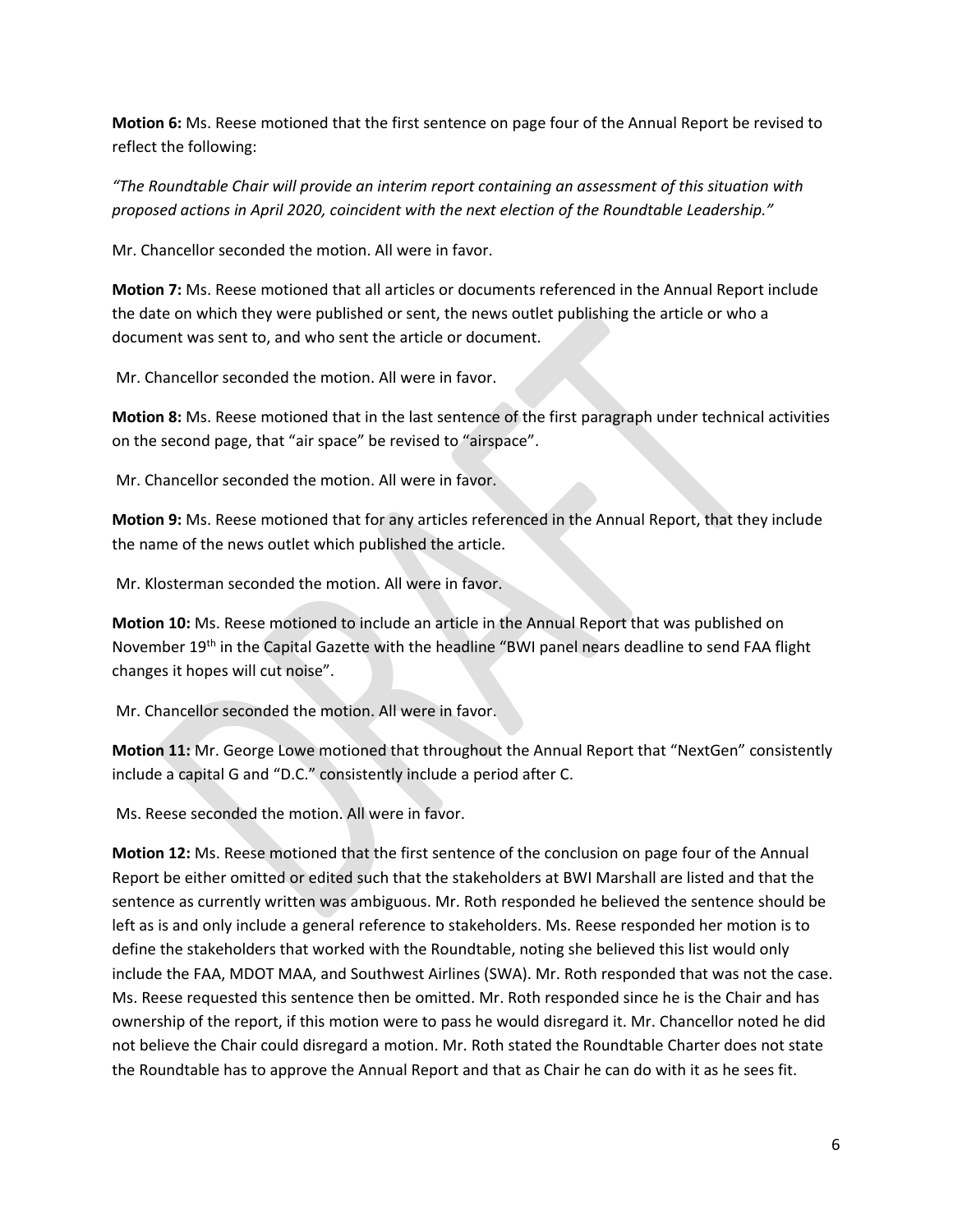Mr. Chancellor asked Mr. Roth who were the stakeholders. Mr. Roth responded they were the FAA, SWA, the MDOT MAA, other commercial airlines and cargo carriers, business carriers, and local county governments. Ms. Reese commented she was not aware the Roundtable had a relationship with cargo carriers and did not understand why there was opposition to the proposed changes to the stakeholder language. Mr. Roth responded he sent out the draft Annual Report with plenty of advance notice and clearly stated any changes to the report at this Roundtable meeting would need to be completed by a motion. Mr. Roth also commented that he as Chair has ownership of the document which does not require Roundtable approval and he can disregard the Roundtable's advice if he chooses to do so but would prefer to have full agreement.

Ms. Pruim offered a revised motion that the language of the first sentence of the conclusion be changed to read:

*"In 2019, the BWI Roundtable has continued to build upon its relationships with stakeholders including the FAA, MDOT MAA, local governments, and Industry."*

Ms. Reese commented she agreed with Ms. Prium's suggested language and seconded that it be included in the Annual Report. All were in favor.

**Motion 13:** Mr. Lowe motioned that on the second page of the Annual Report in the last paragraph that the Anne Arundel County Council should consistently use an uppercase C for Council.

Ms. Reese seconded the motion. All were in favor.

## *Approval of Annual Report*

Mr. Chancellor moved to approve the Annual Report as amended, including all approved motions made during the meeting. Mr. Klosterman seconded. All were in favor. The Roundtable Annual Report for 2019 as amended was approved.

Mr. Scholten will send Mr. Roth the updated draft Annual Report. Mr. Roth will finalize and send the final 2019 Annual Report to the MDOT MAA and elected officials. The MDOT MAA will than post it on their website.

# **7. PUBLIC COMMENT**

Mr. Roth moved to public comment. Mr. Roth asked the public for ideas on topics for the Roundtable to focus on over the next year.

**Mr. Jimmy Pleasant** of Ellicott City stated that 30 years ago the State health department signed off on the 65 decibel (dB) Day Night Average sound level (DNL). The DNL averages sound over a 24-hour period, but Mr. Pleasant stated that Environmental Protection Agency (EPA) said it is the individual (noise) events that disturb people, not the average (over a day). Mr. Pleasant suggests the Maryland Health Department and not the University of Maryland perform the environmental studies as part of Senator Lam's legislation.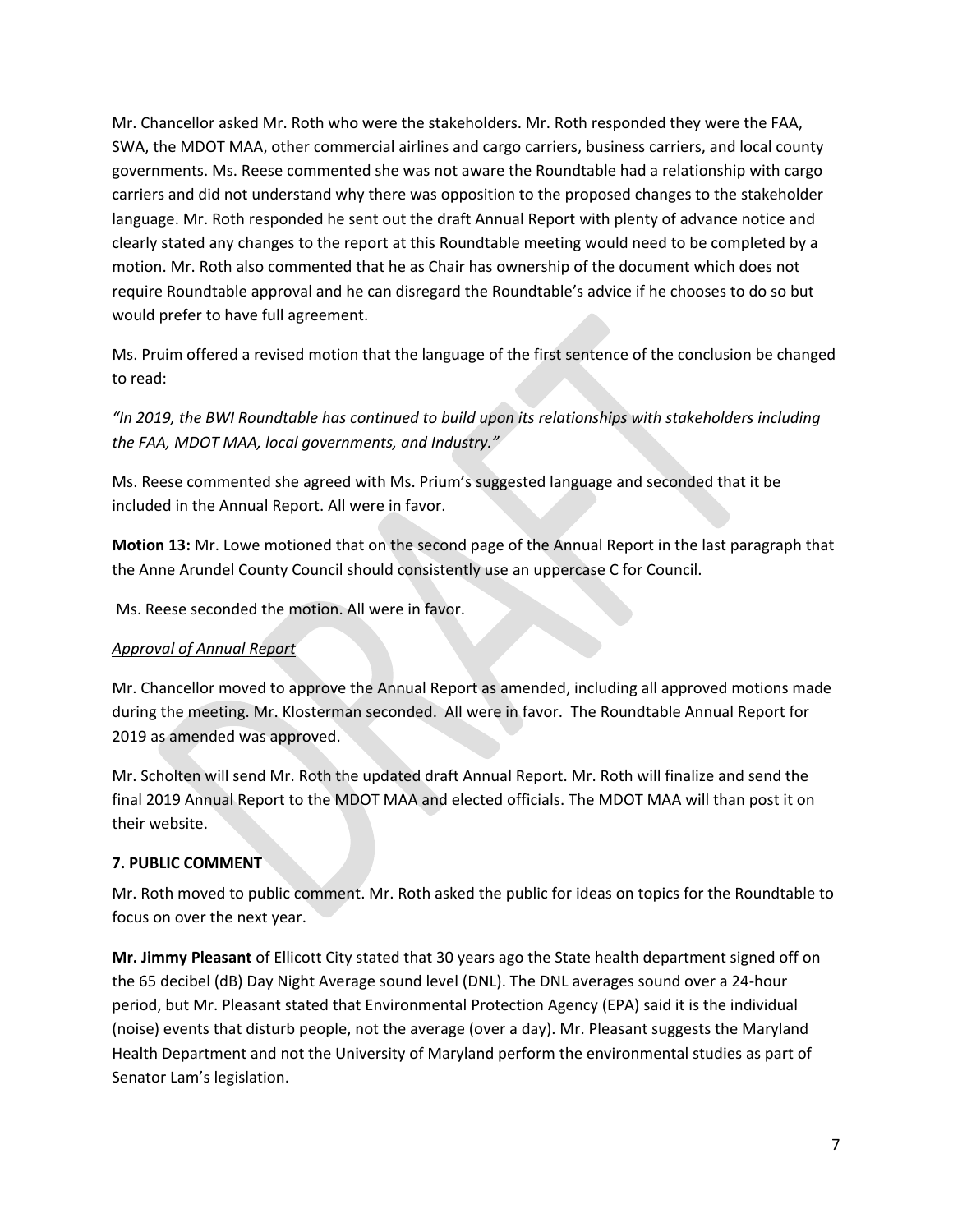Mr. Pleasant stated that he had two portable noise studies done on his property and both times it appeared that departures were rerouted to avoid the monitors. Mr. Pleasant stated that he found evidence online that EPA, over 30 years ago, discovered evidence of flights being rerouted around sound monitors. He wondered if the same practice was still happening today. Mr. Pleasant shared that he is scheduled to have another portable noise study done at his property. He would like to have a list of every flight over his house, the time, and the noise event decibel level to determine if flights were rerouted. He believes that flights heading to Florida are supposed to take a left turn off Runway 28, but they are instead making a right turn. Prior to NextGen, he stated 27 to 28 percent of flights made a left turn off Runway 28 and now its 10 to 15 percent. Mr. Pleasant stated he will use Flight Track (app) during his portable noise study to determine if flights were rerouted.

Mr. Pleasant stated that Southwest Airlines (SWA) had 30 departures within an hour and a half after 10 pm two weeks ago. He suggested increasing landing fees to stop the noise and lessen flights at BWI Marshall.

**Mr. Mark Peterson** of Elkridge remarked that he thought Mr. Ricky Smith, Executive Director of the MDOT MAA, would be in attendance. He noted his lack of attendance shows the Roundtable is not important to him. Mr. Roth noted he personally had not invited Mr. Smith to attend tonight's meeting or recent meetings, and that is why he has not been in attendance.

Mr. Peterson suggested that working with Southwest Airlines would not be useful and that instead, the Roundtable immediately reach out to Mr. Greg Slater, the acting Maryland Secretary of Transportation, and have him establish communication with Secretary of Transportation Elaine Chao of the United States Department of Transportation (USDOT), which oversees the FAA. He does not believe Mr. Pete Rahn, the former Maryland State Secretary of Transportation, ever talked with anyone in Washington, D.C. about the Roundtable or noise issues.

**Mr. Arnie Vale** of Howard County (various locations) stated that he has lived in Howard County for 25 years, in Elkridge and Columbia, and has rarely noticed airport noise. He stated he only notices it now during bad weather or windy conditions. Mr. Vale stated he believes this is due to changes in airport operations due to weather or runway closures. He stated he heard many complaints about the noise and believes it is people who live close to final approach for the runways. Mr. Vale thanked the MDOT MAA for being proactive and listening to the complaints of the communities and stated that he loved going to BWI Marshall and would not want to use National or Dulles airports. Mr. Vale believes that the combination of more flights and ongoing development in Howard County is leading to more complaints.

**Mr. Mike Bahr** of Harmans Woods commented that he had lived in Anne Arundel County for 32 years and 30 of the years were quiet. He lives three miles southwest of the airport. He stated that flights used to fly wide, dispersed paths over a wide area, but this changed in August of 2017. Flights were no longer dispersed, and now flights from Runway 15R are flying low and over his home. Mr. Bahr believes two types of airplanes contribute to the noise: the Boeing 747 and McDonnell Douglas 88. He observed black soot coming from the McDonnell Douglas 88 planes and wants the environmental studies to consider pollution as well as noise. He also stated he is experiencing noise from flights coming off Runway 28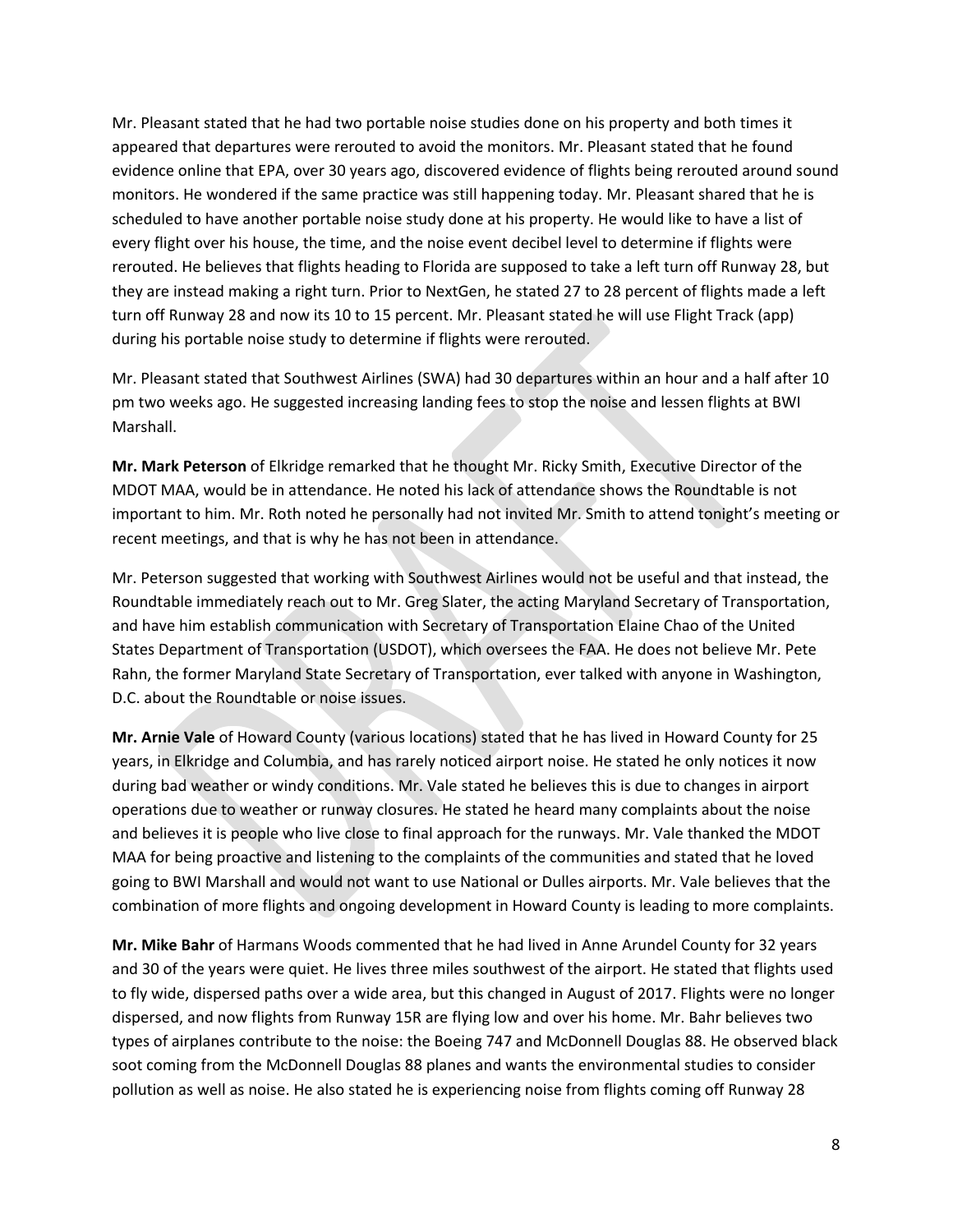taking a sharp left turn to head south. Ms. Deckert added that the older planes are not Stage IV compliant, and she is not sure why they can fly in Maryland. Mr. Bahr asked if the State of Maryland or the FAA own BWI Marshall. Mr. Roth responded that State of Maryland owns the airport and Mr. Bahr stated that he believes they need to back up the noise laws and regulations, even if that means not allowing carriers to use the airport until they have lessened aircraft noise.

**Ms. Anne Cowles** of Sunshine in Montgomery County thinks things have gotten a little better. She has a large view and open space and can see planes going straight up from airport on departure, and the noise recently is less noticeable. She also observed less air traffic over her property but was not sure if it was due to the time of year. Ms. Cowles is also concerned about the environmental impacts, including air pollution, and believes there should be a curb on air travel worldwide.

**Ms. Mary Kremzner** of Severna Park stated that she attended a meeting last November (2019) and left feeling optimistic because she heard strategies being explored (e.g., Technical Committee's proposed procedural changes) to improve the lives of those in the community. She gets the arrivals and uses the AirNoise.io button every two minutes. Ms. Kremzner noted she bought three-paned windows to reduce noise but to no avail.

Ms. Kremzner remembers in 2015 when a man stood up in a meeting and said that in 2020, you are going to wish for the sound you have now, implying the noise was going to get worse, and that this resonates with her. She stated people have been victims of FAA for the sake of business and commerce; but, it is really hurting so many people.

Ms. Kremzner recalled the plane in California that dropped fuel while over a playground and stated that arrivals over Severna Park fly over schools. She respects the members of the Roundtable for putting in so many hours and suggested getting the attention of legislators up for re-election. Ms. Kremzner closed by stating that the noise has been difficult, but she will not let it destroy her family.

**Mr. Andy Prodigal** of Elkridge and Hanover thanked the Roundtable. He feels those responsible for this situation are shameful. He stated noise is a daily, persistent situation, and any relief would be welcome. Mr. Prodigal believes the Roundtable and communities need to seek political relief and hold the FAA accountable.

## **8. PLANNING FOR NEXT MEETING**

Mr. Roth proposed that the next Roundtable meeting be held on March 17, 2020, with hopes that there would be an update from the FAA on the PBN Group's review of the Roundtable's proposal. Mr. Roth would also like to discuss the Airport Noise Zone (ANZ) process and brainstorm topics to include in the interim Roundtable letter scheduled to go out in April. The meeting in April would include the approval of the interim letter and elections of the Chair and Vice Chair of the Roundtable.

Mr. Chancellor requested that the MDOT MAA provide an update on the new noise monitoring system at BWI Marshall at the next meeting. Ms. Reese requested that MDOT MAA also present or provide information she previously requested on fuel savings related to implementation of the Technical Committee's procedural changes, if approved by FAA. Mr. Shank agreed that the MDOT MAA would